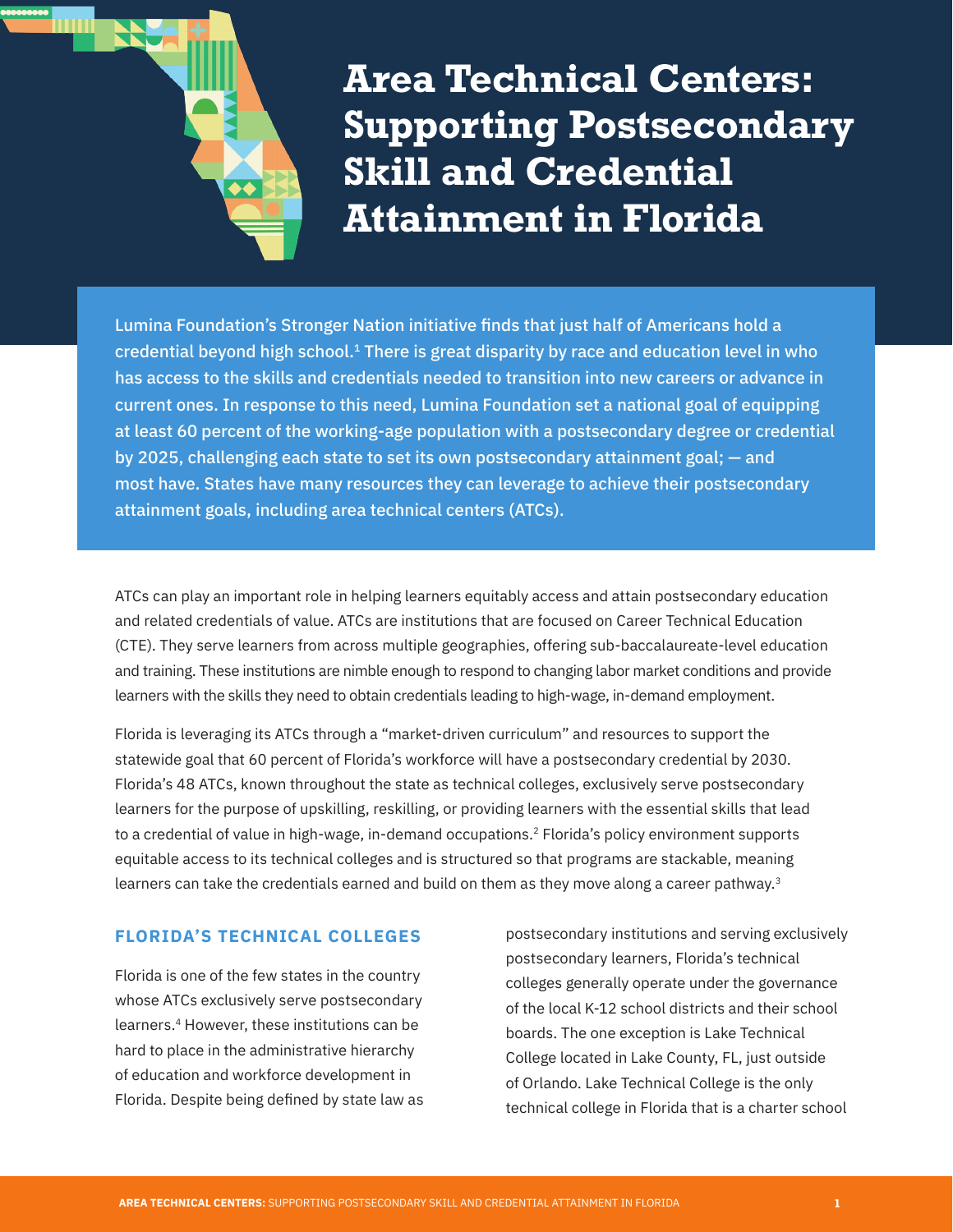— and the only known postsecondary charter school ATC in the country.

Despite being part of Florida's K-12 education system, technical colleges are primarily funded by the state's workforce development fund and tuition, further complicating their placement in the education and workforce development hierarchy. In FY19-20, the state appropriated more than \$370 million to support its technical colleges.<sup>5</sup> Additionally, by being part of the local K-12 school districts, technical colleges may receive some funding from the Florida Education Finance Program,

which is the principal funding source for K-12 school districts. Florida's technical colleges are also accredited by the Council on Occupational Education (COE), ensuring that learners have access to federal Pell Grants.<sup>6</sup> Lastly, the state invests some of its federal funding from the Workforce Innovation and Opportunity Act (WIOA) and the Strengthening Career and Technical Education for the 21st Century Act into its technical colleges, although these funds are

### **FLORIDA TECHNICAL COLLEGES AT A GLANCE**

- **In the 2019-2020 academic year, 179,112 students were** served across Florida's 48 technical colleges.
- § Collectively, these colleges reported over 9,000 earned industry certifications and over 14,400 full program completers for the same year.
- Latest available data show that, statewide, 74% of CTE program completers were found employed.

Sources: Florida Department of Education; Division of Career, Technical, and Adult Education Program completion data may include duplication of individuals who have earned more than one postsecondary credential; i.e. Applied Technical Diploma, Apprenticeship Program, and/or Career and Technical Education Certificate

http://www.fldoe.org/core/fileparse.php/7592/urlt/PSEC1718StatewideProgram.pdf - 2018-19 placement data for 17-18 CTE program completers.

largely supplemental.

Once enrolled, a learner can choose a highquality program of study in any of the state's 17 career pathways.<sup>7</sup> These programs of study are locally developed, based on a curriculum framework provided by the Florida State Board of Education and developed in collaboration with representatives from industry and the secondary and postsecondary sectors.<sup>8</sup> The technical colleges consult with advisory committees of business and industry leaders for each program



#### Postsecondary Employment Rate by Sector

Source: Florida Department of Education (http://www.fldoe.org/core/fileparse.php/7734/urlt/DataStrategicPlanMeasures.pdf)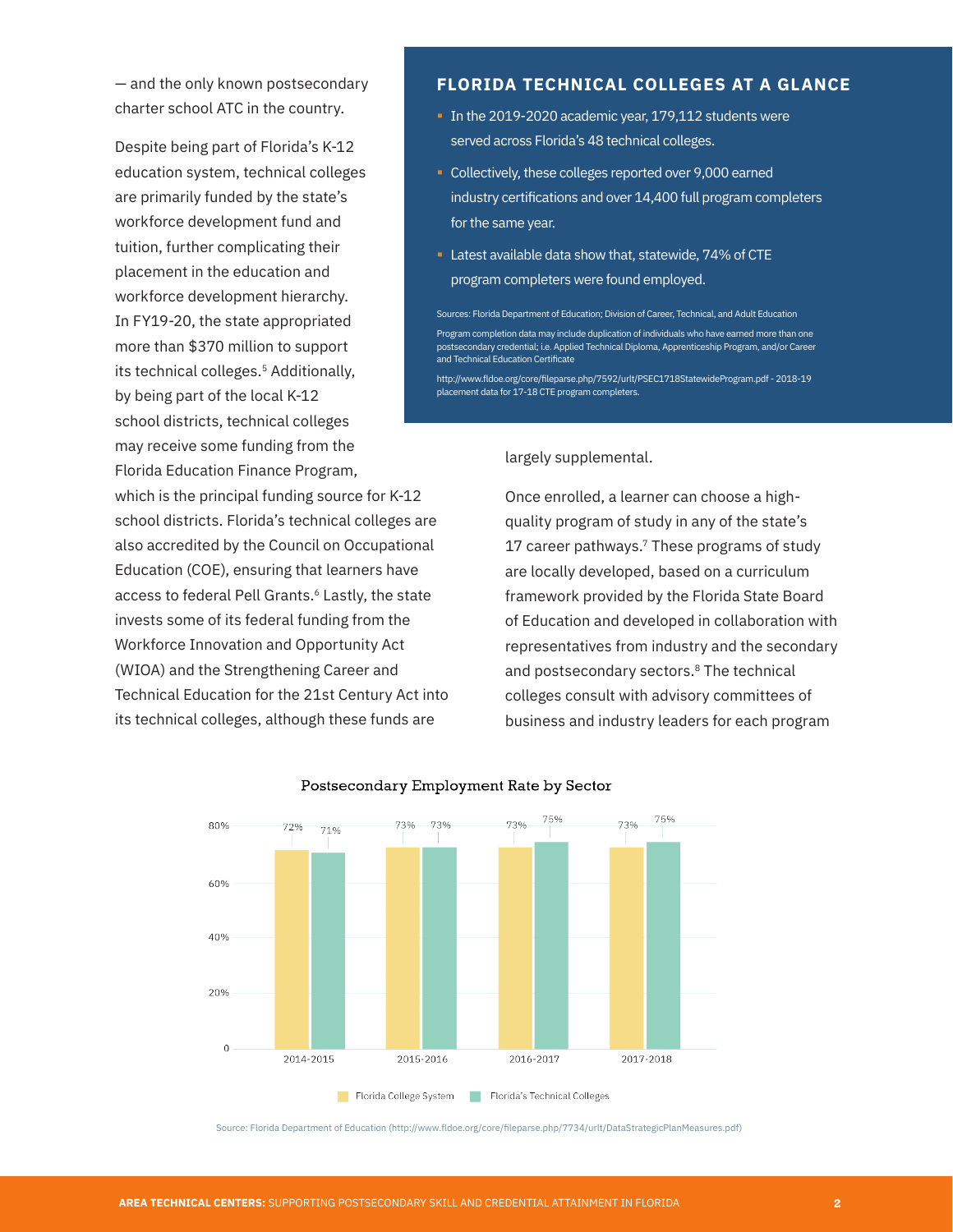to not only develop programs of study but also evaluate programs, provide feedback to help improve programs and support instructors. Florida's business and industry leaders also engage with the technical colleges by offering work-based learning opportunities, sponsoring scholarships for learners, and serving as talent pipelines by providing job opportunities to graduates of programs.

Graduates of Florida's technical colleges have comparable success in the labor market compared to graduates of Florida's college system. According to data provided by the Department of Education, the percentage of program completers from technical colleges who find employment is consistently on par with program completers from the Florida College System.<sup>9</sup>

# **SUPPORTING THE STATE'S POSTSECONDARY ATTAINMENT GOALS**

Florida's technical colleges are leveraged by state leaders to support the state's ambitious postsecondary attainment goal in many ways. Florida's Get There Florida campaign promotes the state's technical and state colleges as "an exciting and affordable option to the traditional university pathway."10 The Get There Florida campaign is designed to encourage Floridians to earn stackable postsecondary credentials that lead to a highwage, in-demand career. This message is further supported by Florida law, which requires technical and state colleges to create regional career pathway articulation agreements. Under the law, each certificate program offered by a technical college must be aligned with an associate degree offered by a state college that serves the same region.<sup>11</sup> Additionally, state colleges must guarantee that clock hours at the technical college are credited toward the aligned associate degree.

Florida's technical colleges must meet and exceed

the state's postsecondary attainment goal to maintain accreditation. COE, the accrediting body, requires that each institution it accredits maintain a 60 percent learner completion rate, 70 percent learner employment placement rate, and a 70 percent licensure exam pass rate. Because many, but not all, short-term certificates and industryrecognized credentials are counted toward the state's postsecondary attainment goal, meeting the benchmarks set by COE directly contributes to the goal.

Lastly, the Florida Department of Education partners with CareerSource — the state's workforce policy and investment board made up of business and government leaders — to connect learners with programs at the state's technical colleges under Title II of WIOA, known as the Adult Education and Family Literacy Act. Through their WIOA funds, recipients must work with their local CareerSource board to ensure that their integrated education and training programs are aligned to labor market demand when selecting a CTE program offered by their local technical college. The state's integrated education and training program simultaneously enrolls postsecondary learners in a General Educational Development test preparation course

# **W+ee MM+ mmm**

Graduates of Florida's technical colleges have comparable success in the labor market compared to graduates of Florida's college system.

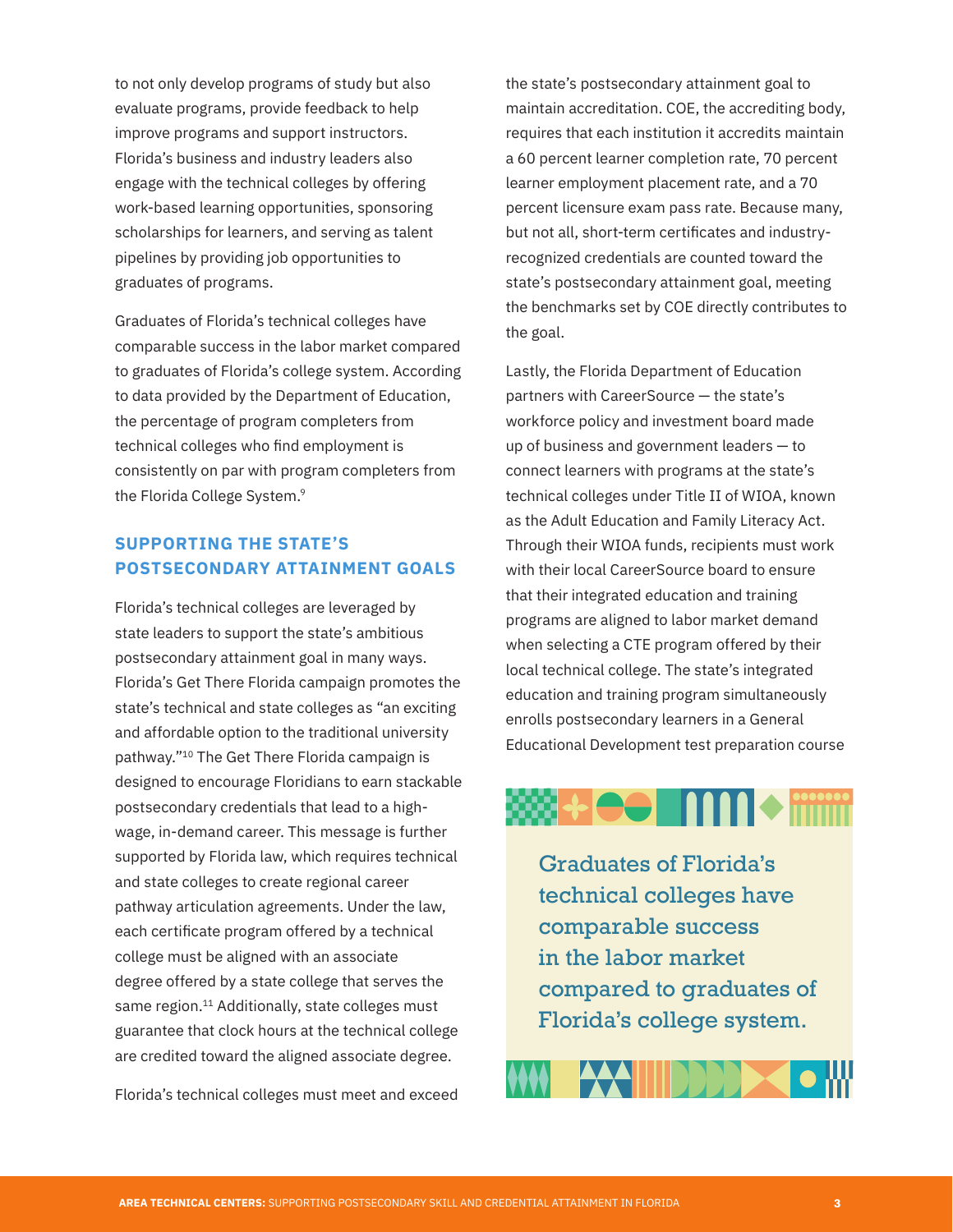and a career and technical certificate program, thus contributing to the state's postsecondary attainment goal.

### **ENSURING ACCESS AND EQUITY**

At the state level, Florida has worked to remove or limit institutional barriers to access for learners. Florida's technical colleges are generally open enrollment. Although some specific programs may have other requirements defined in law, for the most part any learner can apply for and be accepted into the program of their choice. Additionally, state law sets the tuition rates of technical colleges relatively low — \$2.33 per contact (clock) hour for programs leading to a career or certificate.<sup>12</sup> And by having all of their institutions accredited by COE, eligible learners can apply for federal financial aid to cover the costs.

Removing or limiting common institutional barriers benefits most of Florida's learners; however, more support could be offered to undocumented immigrants, who make up 3.8 percent of Florida's population (the third largest share of a state's population in the country behind California and Texas).13 Florida's entry requirements have made accessing the technical colleges easy for undocumented learners. To gain admission, learners only need to meet the state's residency requirements, which can be accomplished by



presenting a utility bill or a driver's license. However, undocumented learners cannot access federal financial aid, and the state offers no alternative financial assistance.

While the state has removed or limited some barriers to access, much of the work to support access and success comes at the institutional level. Florida's technical colleges offer academic support such as tutors and career advisers. These institutions also offer wraparound services to learners who need them. For example, Miami-Dade Technical Colleges partners with the Miami-Dade Transportation Authority to provide learners with bus passes at a reduced cost. Miami-Dade Technical Colleges also partnered with Comcast to provide learners with WiFi and laptop computers after the COVID-19 pandemic exposed the digital divide that exists across the country. And since learners at technical colleges are often adults with jobs who are taking care of families or have other responsibilities outside of school, the technical colleges try to be accommodating by offering classes that go late into the evenings and/or on the weekends.

One of the biggest barriers to access to technical colleges can be the perception that potential learners have about their value. Like many CTE advocates, leaders in Florida have been working to challenge the stigmas that are too often associated with CTE by promoting their value and potential to lead learners to high-wage, in-demand careers. Florida's Get There Florida campaign not only has the effect of encouraging Floridians to pursue a postsecondary credential but also raises the awareness of short-term, high-value CTE programs. Get There Florida promotes CTE as being on par with the traditional university pathway, a viable onramp to a postsecondary degree and greater economic security.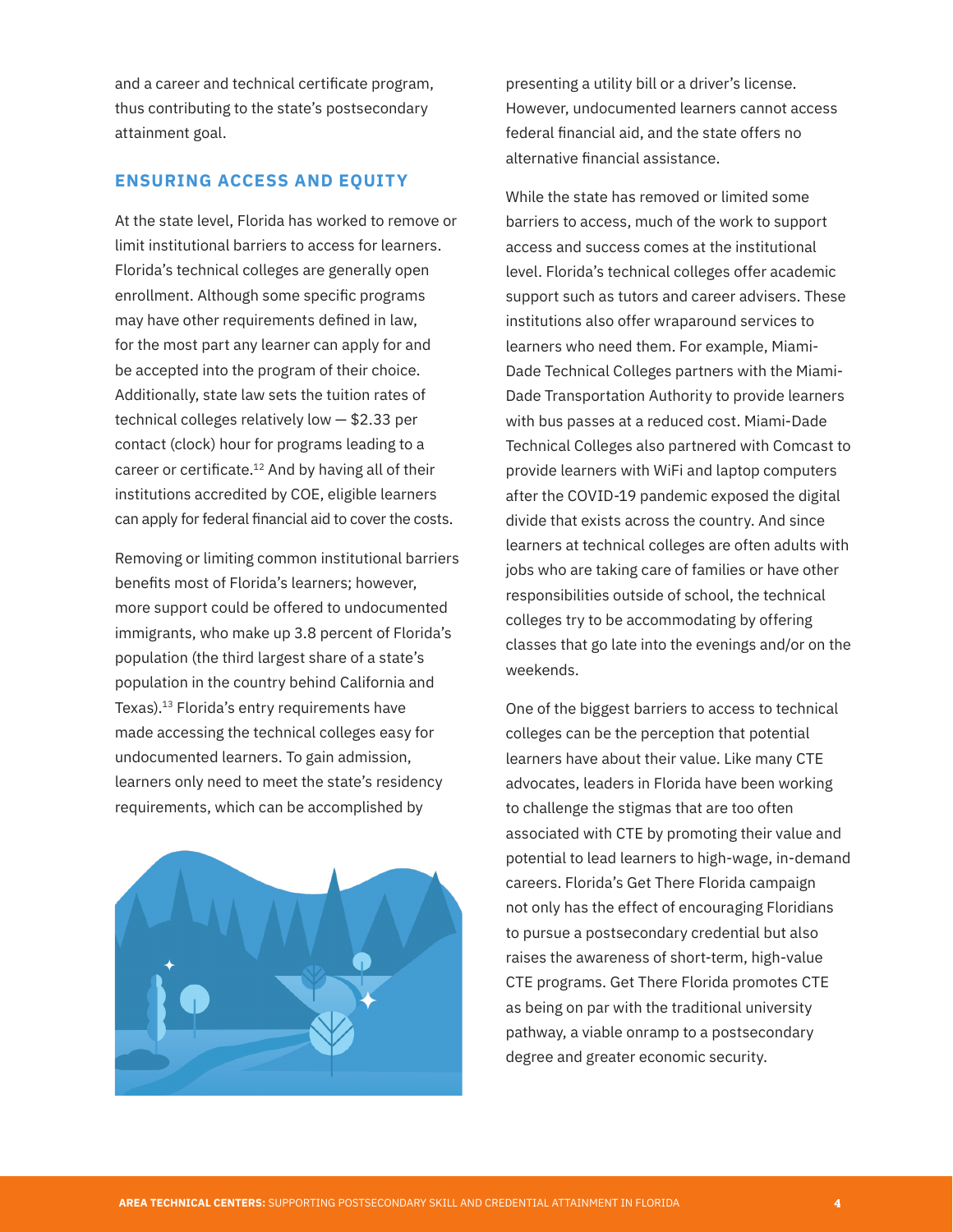Through their names, Florida's technical colleges have also been raising awareness and positioning themselves as postsecondary peers to Florida's state or community colleges and four-year universities. Although they are referred to as technical colleges, state statute names these institutions "career centers." After unsuccessfully petitioning the state to amend the statute and recognize the institutions as "technical colleges," their leaders found a workaround. Since the institutions are part of the local K-12 school districts that have the authority to name schools under their purview, institution leaders went to their local school boards and requested their names be changed. Now, most career centers have changed or are planning to change their official names as a way to "give validity to the status of [their] career certificates and ... help parents and students understand articulated college credit, which is already a part of [their] certificate programs as well as the industry certifications that [learners] earn."<sup>14</sup>

# 

Florida's technical colleges' nimble design has allowed them to step in to support the upskilling and reskilling of learners in high-wage, in-demand occupations.



## **ABILITY TO BE NIMBLE AND FLEXIBLE**

Florida's economy is heavily dependent on small businesses,<sup>15</sup> hospitality and tourism and agriculture.16 These sectors have been devastated by the coronavirus pandemic, leaving the state with a 7.6 percent unemployment rate as of September 2020.17 With so many unemployed or underemployed, Florida's technical colleges' nimble design has allowed them to step in to support the upskilling or reskilling of learners for high-wage, in-demand occupations. These institutions can work with local industry to quickly develop programs of study that respond to the changing needs of their regional or state economy. Also, being connected to the state's local K-12 school districts allows learners to seamlessly transition from secondary to postsecondary education. Because of this design, Florida's technical colleges have become known statewide as institutions that provide easily accessible and affordable training aligned to the state and regional economies. As such, the state is leveraging these institutions to support its economic recovery efforts.

One way Florida is leveraging the nimbleness of its technical colleges to support its economic recovery is through the state's Coronavirus Aid, Relief, and Economic Security (CARES) Act funds — a \$2.2 trillion economic relief package passed by Congress to support states in their economic recovery. The state is using these funds to establish rapid credentialing grant programs. Grant recipients can use the funds to develop or increase the capacity of one- to 20-week credential programs that lead to a short-term certificate or industry-recognized certification.<sup>18</sup>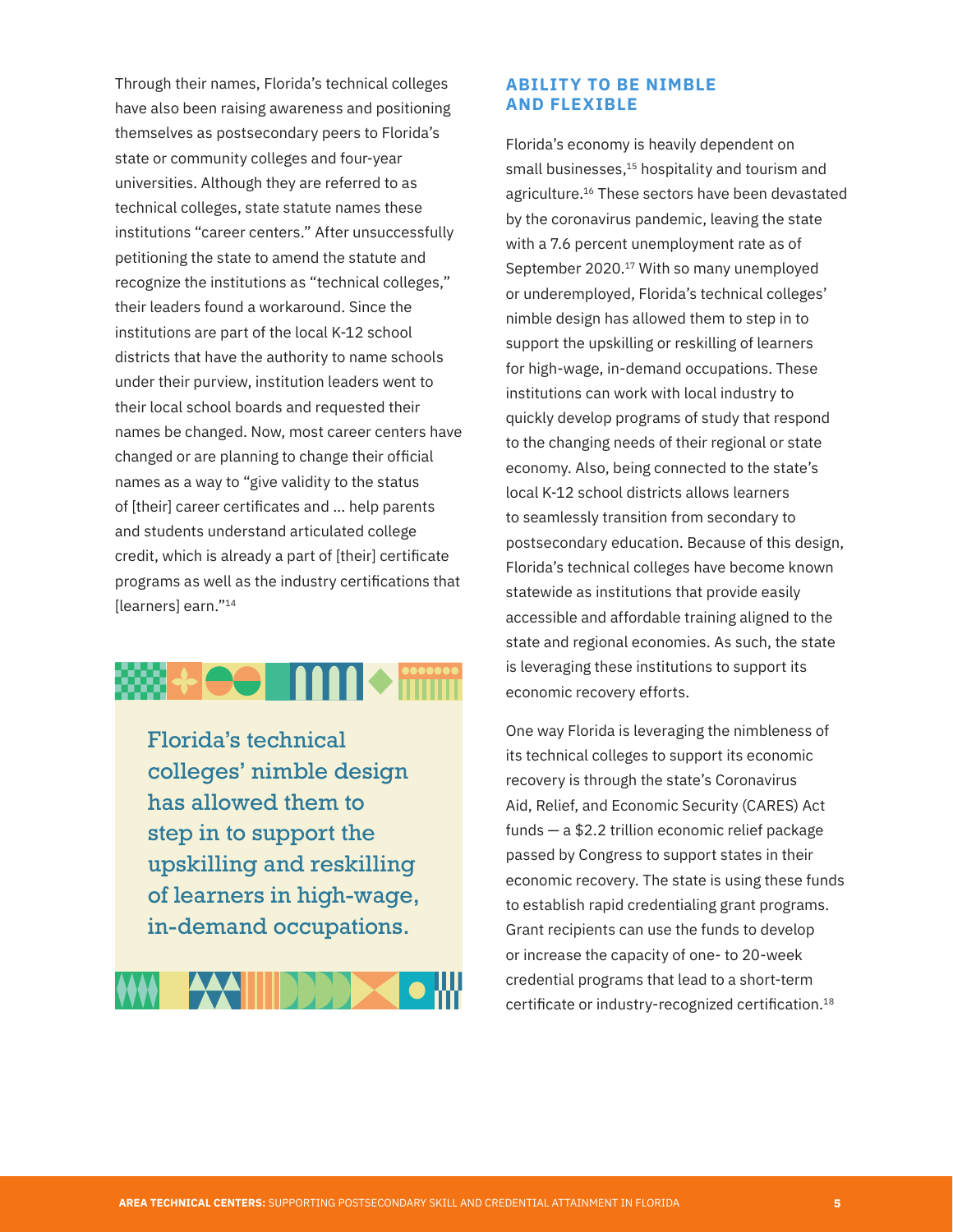### **CONCLUSION**

Florida demonstrates how states can leverage ATCs to upskill and reskill their workforce, contribute to their postsecondary attainment goals and revitalize their state's economy. By requiring articulation agreements between technical and state colleges, removing or limiting institutional barriers, ensuring their ATCs are eligible for funding authorized under Title IV of the Higher Education Act so learners can access federal financial aid, and investing in the promotion of ATCs and CTE more broadly to encourage learners to consider these programs as valuable career pathways, Florida has created a statewide policy environment that has made ATCs a central part of its education and workforce development system.19



# **Acknowledgements**

Advance CTE recognizes and thanks the following individuals for their support in the development of this case study: Dr. Brian Robinson, Policy Associate and Kimberly Green, Executive Director of Advance CTE; Henry Mack, Chancellor, Division of Career and Adult Education, Florida Department of Education; Tara Goodman, Vice Chancellor, Division of Career and Adult Education, Florida Department of Education; Brittany Ross Director of Research and Evaluation, Division of Career, Technical and Adult Education, Florida Department of Education; Renee Mantilla, District Director, School Operations - Adult/Technical Colleges and Educational Opportunity and Access, Miami-Dade County Public Schools; Diane Culpepper, Executive Director, Lake Technical College; and Tim Fischer, General Manager, Florida Operations, Vermeer MV Solutions.



State Leaders Connecting Learning to Work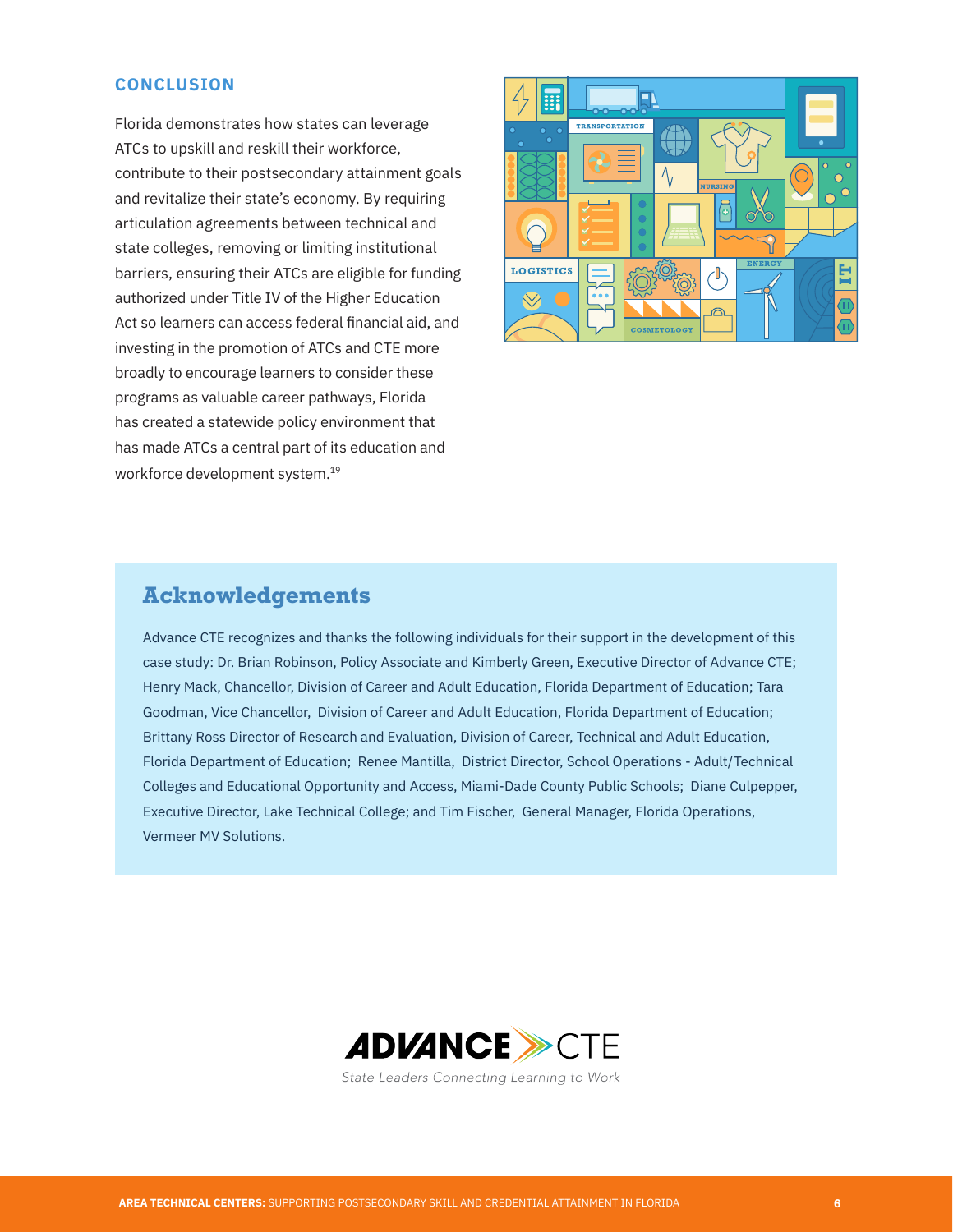## **Endnotes**

- https://www.luminafoundation.org/stronger-nation/report/2020/#nation
- For the purposes of this report, the term "postsecondary learners" includes adult learners.
- https://careerpathways.workforcegps.org/resources/2016/10/20/10/11/Enhanced\_Career\_Pathways\_Toolkit (Career Pathways Resources)
- http://www.leg.state.fl.us/Statutes/index.cfm?App\_mode=Display\_Statute&Search\_ String=&URL=1000-1099/1001/Sections/1001.44.html
- http://www.fldoe.org/core/fileparse.php/7507/urlt/Fefpdist.pdf
- https://council.org/
- https://gettherefl.com/cte-programs/
- https://cte.careertech.org/sites/default/files/files/resources/Advance%20CTE%20Quality%20in%20 Postsecondary%2007202018.pdf
- http://www.fldoe.org/core/fileparse.php/7734/urlt/DataStrategicPlanMeasures.pdf
- https://gettherefl.com/
- https://www.flsenate.gov/Committees/billsummaries/2019/html/1997
- http://www.leg.state.fl.us/statutes/index.cfm?App\_mode=Display\_Statute&URL=1000-1099/1009/1009.html
- https://www.pewresearch.org/hispanic/interactives/u-s-unauthorized-immigrants-by-state/
- https://www.palmcoastobserver.com/article/flagler-technical-institute-to-be-renamed-flagler-technical-college#:~:text=Flagler%20Technical%20Institute%2C%20the%20technical,themselves%20 as%20a%20%22college.%22
- https://www.flchamber.com/the-impact-of-the-covid-19-pandemic-on-floridas-small-business/
- https://markets.businessinsider.com/news/stocks/florida-economy-facts-2019-5-1028214563#:~: text=Florida%20has%20one%20of%20the,the%20state's%20%241%20trillion%20GDP
- https://www.bls.gov/eag/eag.fl.htm
- http://www.fldoe.org/core/fileparse.php/7515/urlt/RFA-RapidCredentialing.pdf
- https://fas.org/sgp/crs/misc/R43159.pdf